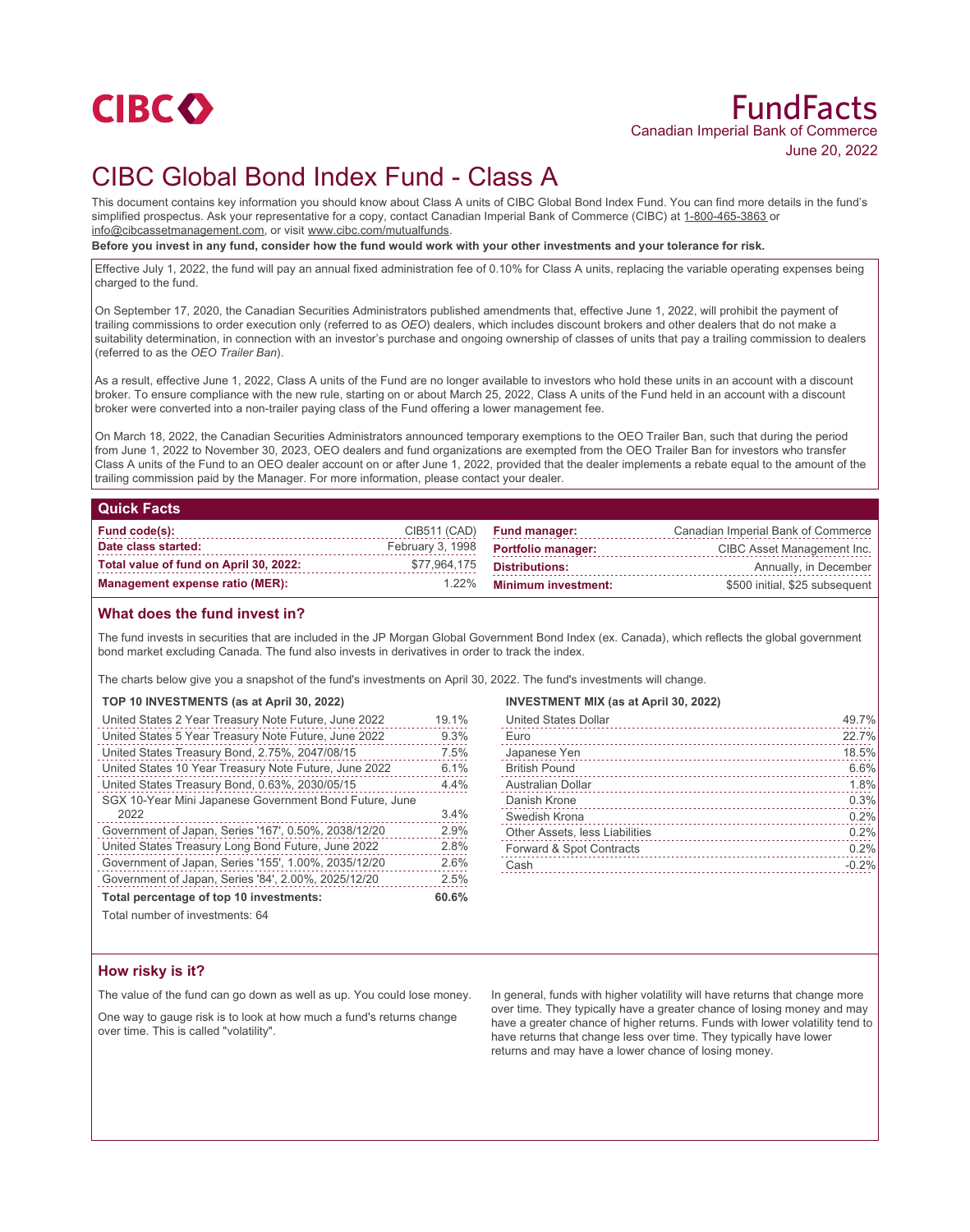# **FundFacts**

For more information about the risk rating, refer to *Investment Risk Classification Methodology* under *Specific Information About Each of the Mutual Funds Described in this Document* in the fund's simplified prospectus. For more information about specific risks that can affect the fund's returns, refer to the simplified prospectus under the section *What* 

Like most mutual funds, this fund does not have any guarantees. You

*are the Risks of Investing in the Fund?* for the fund.

may not get back the amount of money you invest.

#### **Risk rating**

CIBC has rated the volatility of this fund as **Low to Medium**.

This rating is based on how much the fund's returns have changed from year to year. It does not tell you how volatile the fund will be in the future. The rating can change over time. A fund with a low risk rating can still lose money.



## **How has the fund performed?**

This section tells you how Class A units of the fund have performed over the past 10 years. Returns are after expenses have been deducted. These expenses reduce the fund's returns.

**No guarantees**

#### **YEAR-BY-YEAR RETURNS**

This chart shows how Class A units of the fund performed in each of the past 10 calendar years. Class A units dropped in value in 5 of the 10 years. The range of returns and change from year to year can help you assess how risky the fund has been in the past. It does not tell you how the fund will perform in the future.



#### **BEST AND WORST 3-MONTH RETURNS**

This table shows the best and worst returns for Class A units of the fund in a 3-month period over the past 10 calendar years. The best and worst 3-month returns could be higher or lower in the future. Consider how much of a loss you could afford to take in a short period of time.

|                    | Return 3 months ending | If you invested \$1,000 at the beginning of the period |
|--------------------|------------------------|--------------------------------------------------------|
| <b>Best return</b> | 11.7%   March 31, 2020 | Your investment would rise to \$1,117                  |
| Worst return       | -7.2%   April 30, 2021 | Your investment would drop to \$928                    |

#### **AVERAGE RETURN**

The annual compounded return of Class A units of the fund was 1.3% over the past 10 years. If you had invested \$1,000 in the fund 10 years ago, your investment would be worth \$1,141 as at April 30, 2022.

| Who is this fund for?                                                                                                                                               | A word about tax                                                                                                                                                                                                                                                                                                                                                                                                                                                                                  |
|---------------------------------------------------------------------------------------------------------------------------------------------------------------------|---------------------------------------------------------------------------------------------------------------------------------------------------------------------------------------------------------------------------------------------------------------------------------------------------------------------------------------------------------------------------------------------------------------------------------------------------------------------------------------------------|
| Investors who:<br>• are seeking returns similar to those of the JP Morgan Global<br>Government Bond Index (ex. Canada); and<br>• are investing for the medium term. | In general, you will have to pay income tax on any money you make on a<br>fund. How much you pay depends on the tax laws where you live and<br>whether or not you hold the fund in a registered plan such as a<br>Registered Retirement Savings Plan (RRSP) or a Tax-Free Savings<br>Account (TFSA).<br>Keep in mind that if you hold your fund in a non-registered plan, fund<br>distributions are included in your taxable income, whether you receive<br>them in cash or have them reinvested. |
|                                                                                                                                                                     |                                                                                                                                                                                                                                                                                                                                                                                                                                                                                                   |

## **How much does it cost?**

The following tables show the fees and expenses you could pay to buy, own, and sell Class A units of the fund. The fees and expenses - including any commissions - can vary among classes of a fund and among funds. Higher commissions can influence representatives to recommend one investment over another. Ask about other funds and investments that may be suitable for you at a lower cost.

We automatically convert eligible investors from Class A units into the Premium Class units of the Fund (bearing a lower management fee) when their investment amount in Class A units of the Fund, or their aggregated investment amount in Class A units and Premium Class units of the Fund, within a single account meets the minimum investment amount of Premium Class units of \$50,000. Eligible investors will benefit from a management fee decrease. See *Automatic conversion program* below under the sub-heading *Fund expenses*. If you no longer meet the minimum investment amount for Premium Class units, we may convert your Premium Class units back into Class A units which have a higher management fee. See *Purchases, Switches and Redemptions* in the Fund's simplified prospectus and speak to your investment advisor for additional details.